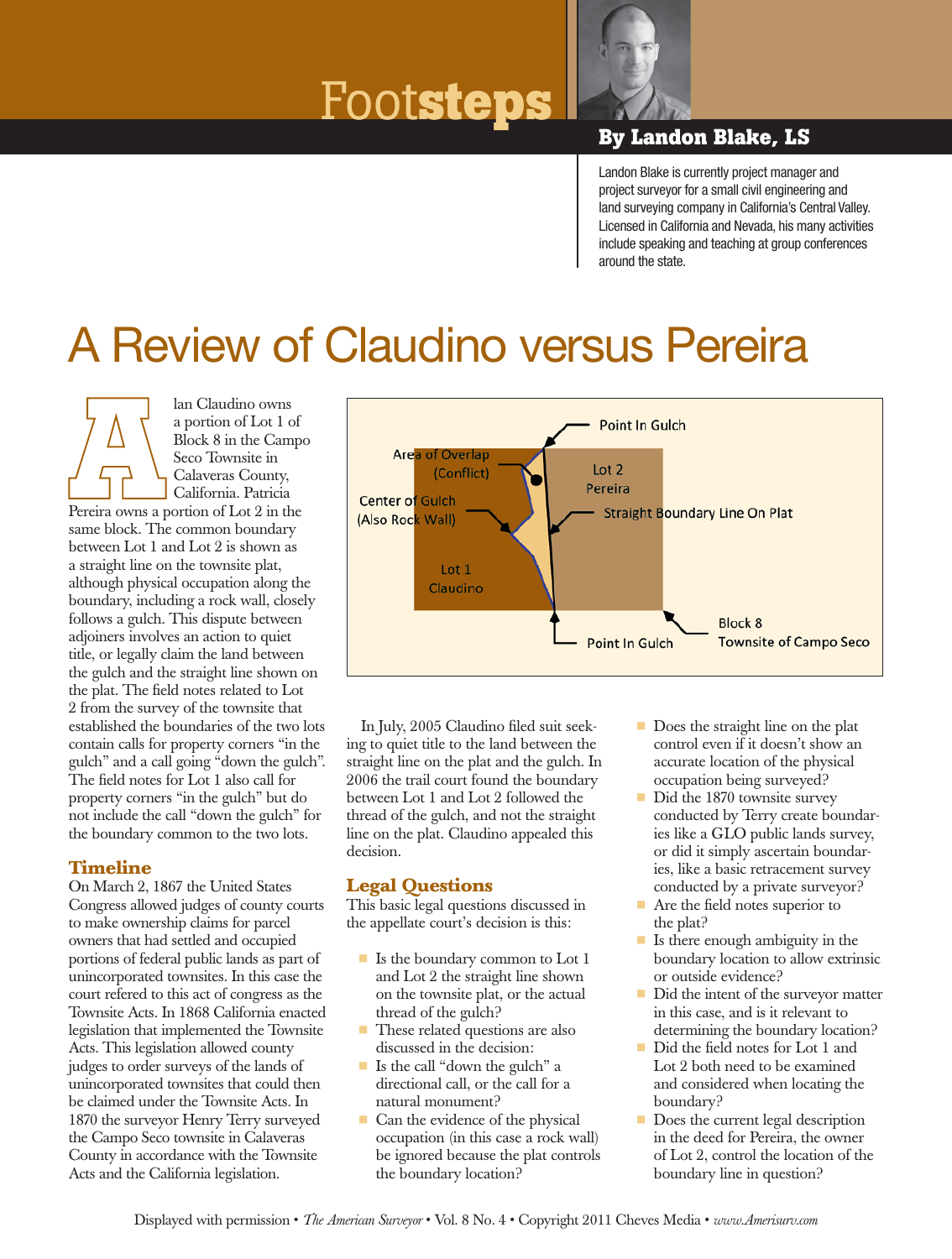How do you think the court decided in this case? Where do you think the judges located the boundary? Where would you have located the boundary based on the facts presented here? How would you answer the legal questions raised in this case? Some of the answers in the appellate court's decision may surprise you.

#### **The Court's Decision**

In favor of Claudino, the appellate court held the location of the boundary in the thread of the gulch parallel to the rock wall. The following questions and answers will shed light on the court's decision.

**Q:** Is the call "down the gulch" a directional call, or the call for a natural monument?

*A:* In this case the court decided the call "down the gulch" was a call for a natural monument, like the thread of a stream or the peaks of a mountain range, and not simply a directional call. This meant the straight line shown on the plat was like a meander line, showing only the approximate location of the natural monument.

*Q:* Can the evidence of the physical occupation (in this case a rock wall) be ignored because the plat controls the boundary location? Did the 1870 townsite survey conducted by Terry create boundaries like a GLO public lands survey, or did it simply ascertain boundaries, like a basic retracement survey conducted by a private surveyor? *A:* In this case the physical occupation was very important because the purpose of the townsite survey conducted by Terry was to ascertain or establish the location of the property being occupied by the parcel owners. The survey followed the physical occupation, not the other way around, as is typically the case. In a sense, the physical occupation, including the rock wall, was the monument being surveyed. The monument controlled the actual location of the boundary, not the mathematical measurements shown on the plat. In this sense, the townsite survey ascertained boundaries like a private retracement survey, it did not create them, like a GLO public lands survey.

*Q:* Does the straight line on the plat control even if it doesn't show an accurate location of the physical occupation being surveyed? Are the field notes superior to the plat? *A:* The plat does not control in this case. The field notes were found to be superior



as a controlling element in the boundary determination. One reason for this is the fact that the Townsite Acts provide that the field notes are as much a part of the official record of the survey boundary as the plat itself. The plat can't stand alone in this case, the field notes must be considered.

*Q:* Is there enough ambiguity in the boundary location to allow extrinsic or outside evidence?

A: There was disagreement between the two land surveyors that testified as expert witnesses in the case as to the nature of the call "down the gulch". The expert witness for Claudino claimed it was a call for a natural monument, while Periera's expert witness claimed it was a directional call only. The court decided this was sufficient ambiguity to allow for outside evidence that could clarify the boundary location.